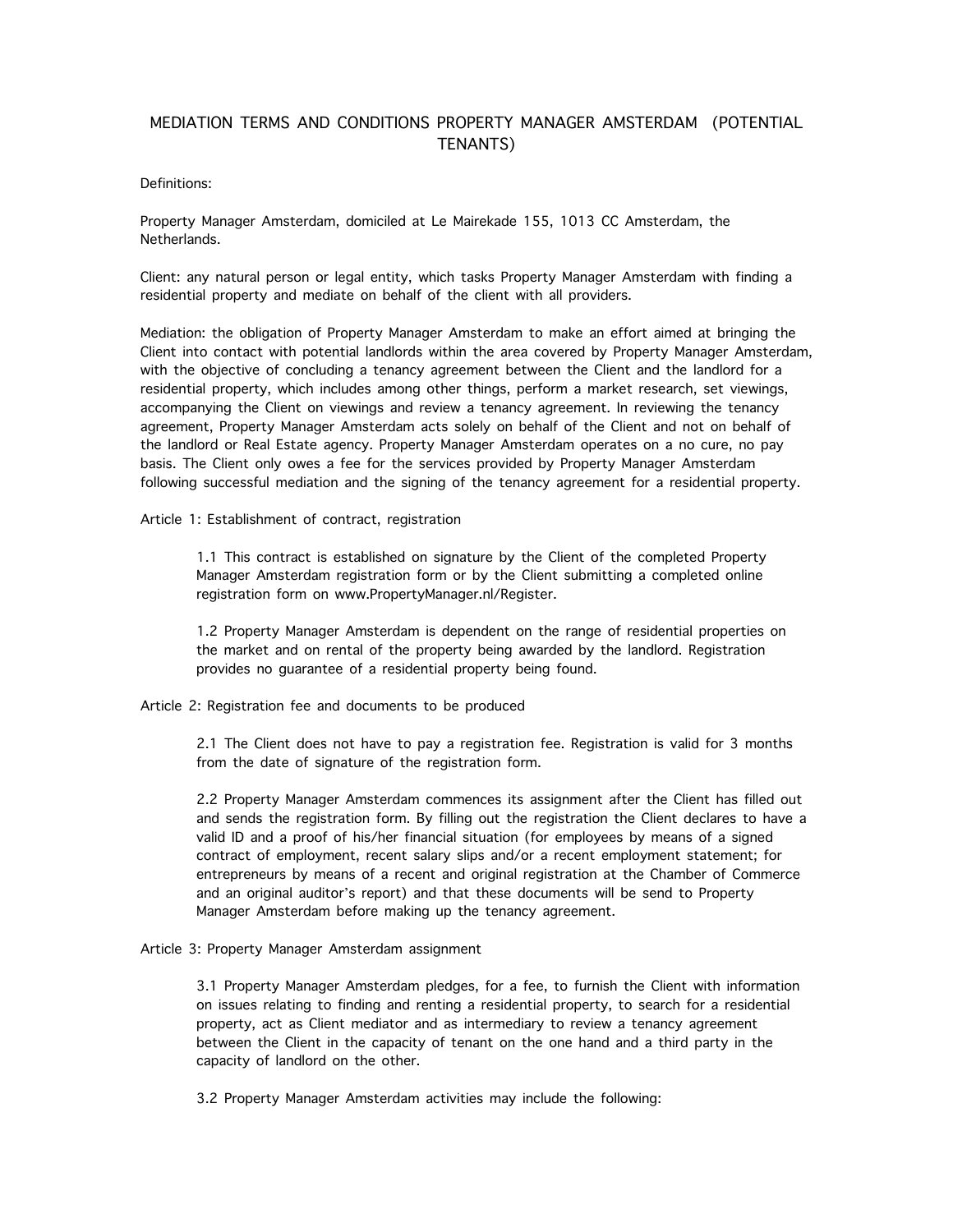- Prior to establishing the tenancy agreement, inventorying, selecting and presenting suitable residential properties and all related tasks;
- Inventorying the Client's wishes with respect to residential properties;
- Searching for suitable residential properties;
- Accompanying and evaluating viewings and providing information on one or more residential properties;
- Insofar as the Client wishes, furnishing information on, among other things, the options for finding residential properties, the local housing market, occupancy permits, registration in the municipal database and similar matters;
- Proposing the Client to potential landlords as a potential tenant and making an effort to have the rental of the property awarded to the Client;
- Review a written tenancy agreement, including any negotiations to be conducted with the landlord prior to the conclusion of the agreement;
- Providing support on delivery of the residential property at the start of the rental period;
- Provide information on and explaining the tenancy agreement and the clauses it contains;
- Insofar as the Client wishes, assisting in: taking over items from previous tenants, maintenance contracts, the removal, transport/purchase of contents, finding tradesmen for painting, wallpapering and/or laying floors etc.;
- Insofar as the Client wishes, arranging telephone and Internet connections and connection to utilities.

3.3 Unless the parties specifically agree otherwise in writing, the Client and Property Manager Amsterdam do not intend that Property Manager Amsterdam is authorized by the Client, as stipulated in article 3:60 of the Civil Code, to conduct legal transactions in his/her name or that Property Manager Amsterdam conducts legal transactions for the account of the Client based on an authorization, as stipulated in article 7:414 of the Civil Code.

3.4 Partly due to its dependence on third parties for obtaining information, Property Manager Amsterdam cannot guarantee that the information it provides is accurate, complete and up-to-date.

3.5 The Client must take care of and is responsible for registration in the applicable municipal and other databases.

3.6 The Client declares that he/she is aware that in some cases a good tenant reference may be required from a previous landlord in order to establish a tenancy agreement.

3.7 The Client declares that he/she is aware and agrees to the fact that Property Manager Amsterdam has and will get permission from several potential landlords of residential properties to present these residential properties in several media, amongst other Property Manager Amsterdam and third parties websites.

# Article 4: Duration and termination of contract

4.1 The contract is concluded for 3 months as of the date on which the registration form is filled out, send and received by Property Manager Amsterdam.

4.2 The validity of the mediation fee is terminated by (among others) cancellation or by the tasks arising from the assignment being completed. The assignment is completed following delivery of the residential property to the Client on signature by the Client of the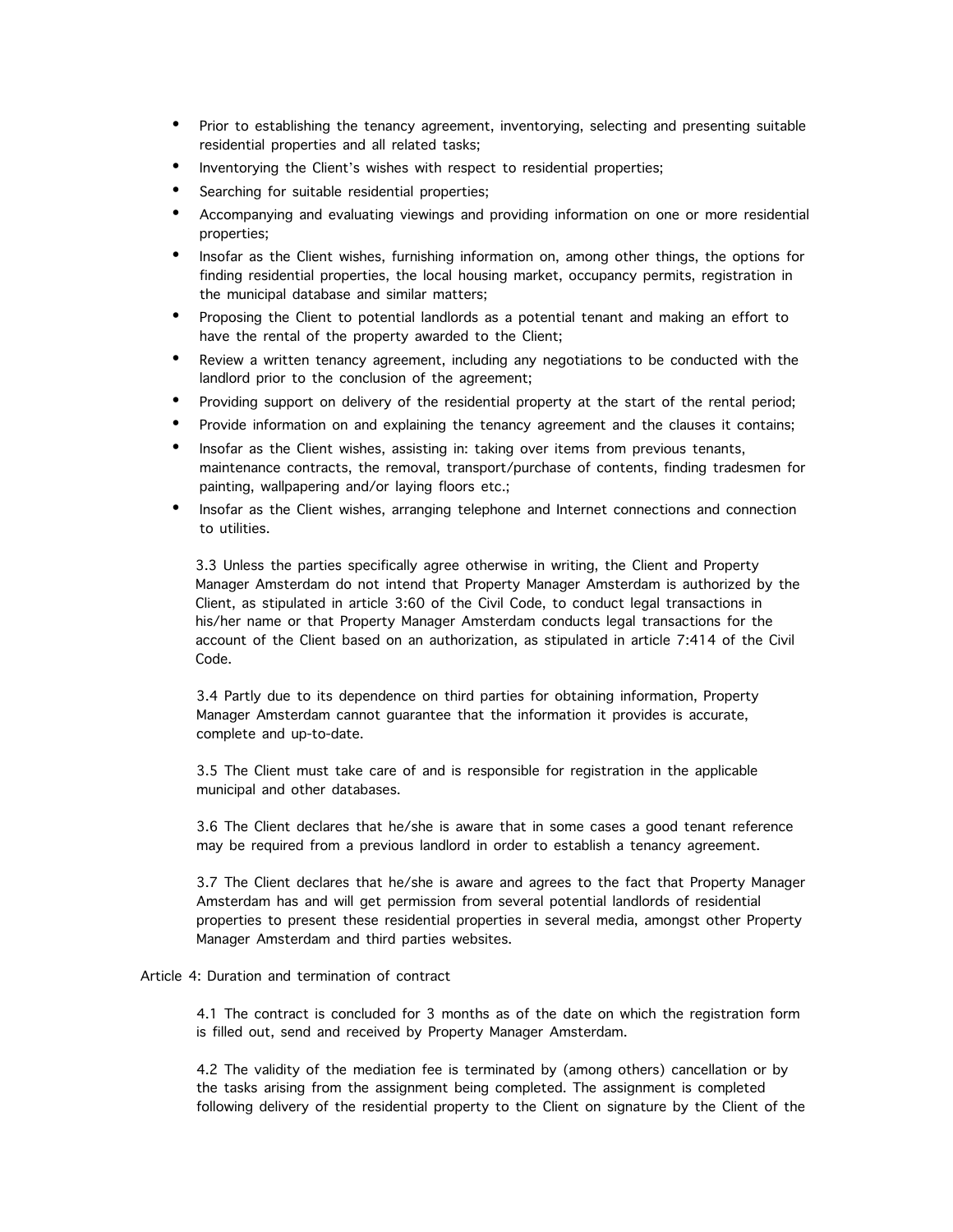inspection report to this end and receipt by the Client of the key(s) to the residential property in question.

4.3 The Client is entitled to terminate this contract at any time.

4.4 Without prejudice to the obligation of the Client to pay the fee for the tasks conducted by and the costs incurred by Property Manager Amsterdam, the parties may derive no rights to compensation on termination of the contract, unless the contract is terminated or dissolved due to breach of contract.

4.5 Insofar as the mediation contract obliges Property Manager Amsterdam to represent the interests of the Client, this obligation ends on terminationof the mediation contract.

Article 5: Payment of fees owed to Property Manager Amsterdam

5.1 If a tenancy agreement results from the activities of Property Manager Amsterdam on behalf of the Client, the Client must pay Property Manager Amsterdam a one-off fee on the day of acceptance of the residential property by the Client for the tenancy agreement arising from the services provided by Property Manager Amsterdam, this fee must be paid to Property Manager Amsterdam immediately following acceptance. The fee is one calendar month plus 21% VAT, in case the tenancy agreement is for a period less than 5 months the fee is 50% of one calendar month plus 21% VAT. Gross rent is defined as the basic rent plus any fees for supplies and services. Acceptance of the residential property is by signature by the Client of the Property Manager Amsterdam letter of intent or approval of the acceptance e-mail or, in the absence thereof, by signature of the tenancy agreement by the Client and landlord.

5.2 If the Client has accepted the residential property offered by Property Manager Amsterdam orally or in writing, the landlord has awarded rental of the property to the Client and the Client subsequently decides not to rent this property, the Client always owes Property Manager Amsterdam a cancellation fee of 50% of the mediation fee as stipulated in article 5.1. The Client must pay Property Manager Amsterdam this cancellation fee within 48 hours.

5.3 The mediation fee as stipulated in article 5.1 and the cancellation fee as stipulated in article 5.2 are subject to 21% VAT.

5.4 The property to be rented to the Client will not be made available to the Client until all due payments have been made to Property Manager Amsterdam.

5.5 If the Client and/or his/her associates take up residence in a property for which the details were provided to the Client by Property Manager Amsterdam, the Client owes Property Manager Amsterdam the full mediation fee as stipulated in article 5.1, irrespective of whether the tenancy agreement was established as a result of Property Manager Amsterdam activities.

5.6 If, for whatever reason, the Client does not take up residence in the property, and/or the tenancy agreement in question isterminated, destroyed or dissolved, the Client is still obliged to pay Property Manager Amsterdam the mediation fee and the Client is not entitled toa full or partial refund of this sum.

5.7 If the Client comprises more than one natural person and/or legal entity, they are all severally liable towards Property Manager Amsterdam for compliance with all the obligations of the Client.